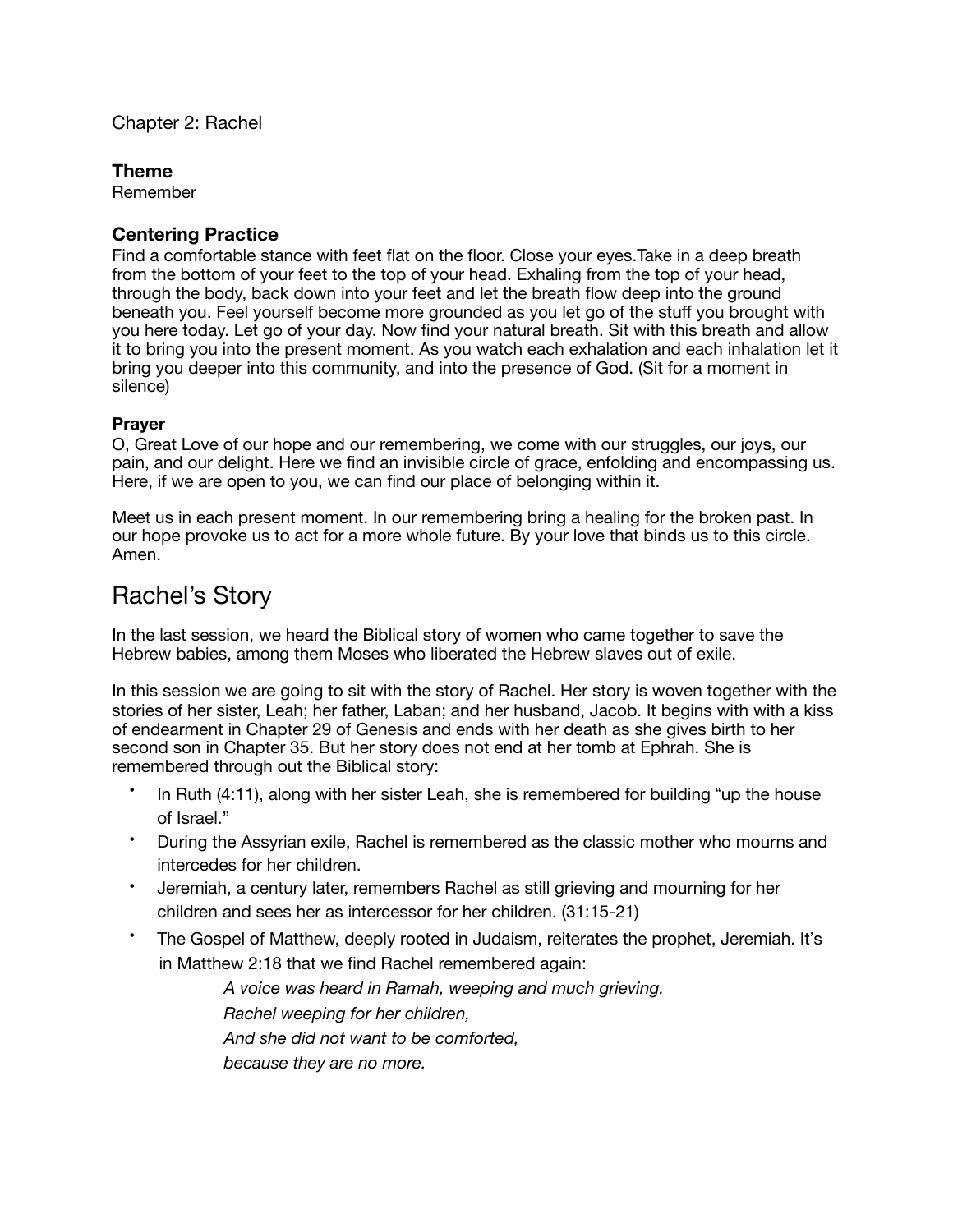• Jewish tradition remembers Rachel as !Mother Rachel" and continues to celebrate her as a powerful intercessor for the people of Israel.

Let's hear the text for this session…

#### *Genesis 30:1-22*

So from this passage we learn that names are important to us as they give us understanding of each other. Our surnames root us in history and family tradition and our given names establish our particular identity. It is a great privilege to name someone or something.

In her book, Katey brings out the importance of naming as a way of remembering someone or something. She starts the chapter with:

!*When we name someone or something, we are purposefully creating meaning in our lives. We name what is precious to us: our children, our pets, and sometimes even our possessions like cars. Names signify importance, belonging, and identity."* 

Katey goes on in the chapter to tell a beautiful story of receiving the name Kathryn from her grandmother who she named "Honey" and of the special gift of an American Girl doll named Samantha. When Katey gave birth to her own daughter, she remembered her grandmother by giving her baby girl the first name Samantha and the middle name Kathryn.

The passage just read is full of names and their meaning and symbolism. In Jewish tradition, the act of naming brought honor to God, the bestower of the name, and to those named. Also, a child"s name was revealed in the same ceremony in which they were circumcised. Which makes you wonder where that left the baby girls? Considering this naming ritual, is it any surprise the number of women we find in the Bible who are unnamed?

#### **Breakout Session/Small Group Discussion**

Question for discussion: What is the origin and significance of your name to you and to those who named you?

#### **Reporting Out**

Have the groups report on their small group discussion as time allows.

Let's continue the story…

*Genesis 35:16-21* 

As a way of expanding our understanding of this passage, we are going to do an exercise of Visio Divina. Many of you are familiar with the use of Lectio Divina or spiritual readings for prayer but instead of using the word, this form of prayer uses visual elements to help set our minds on prayer. It allows God to speak into our hearts through image.

Link for the image, *Death of Rachel* by Gustav Ferdinand Metz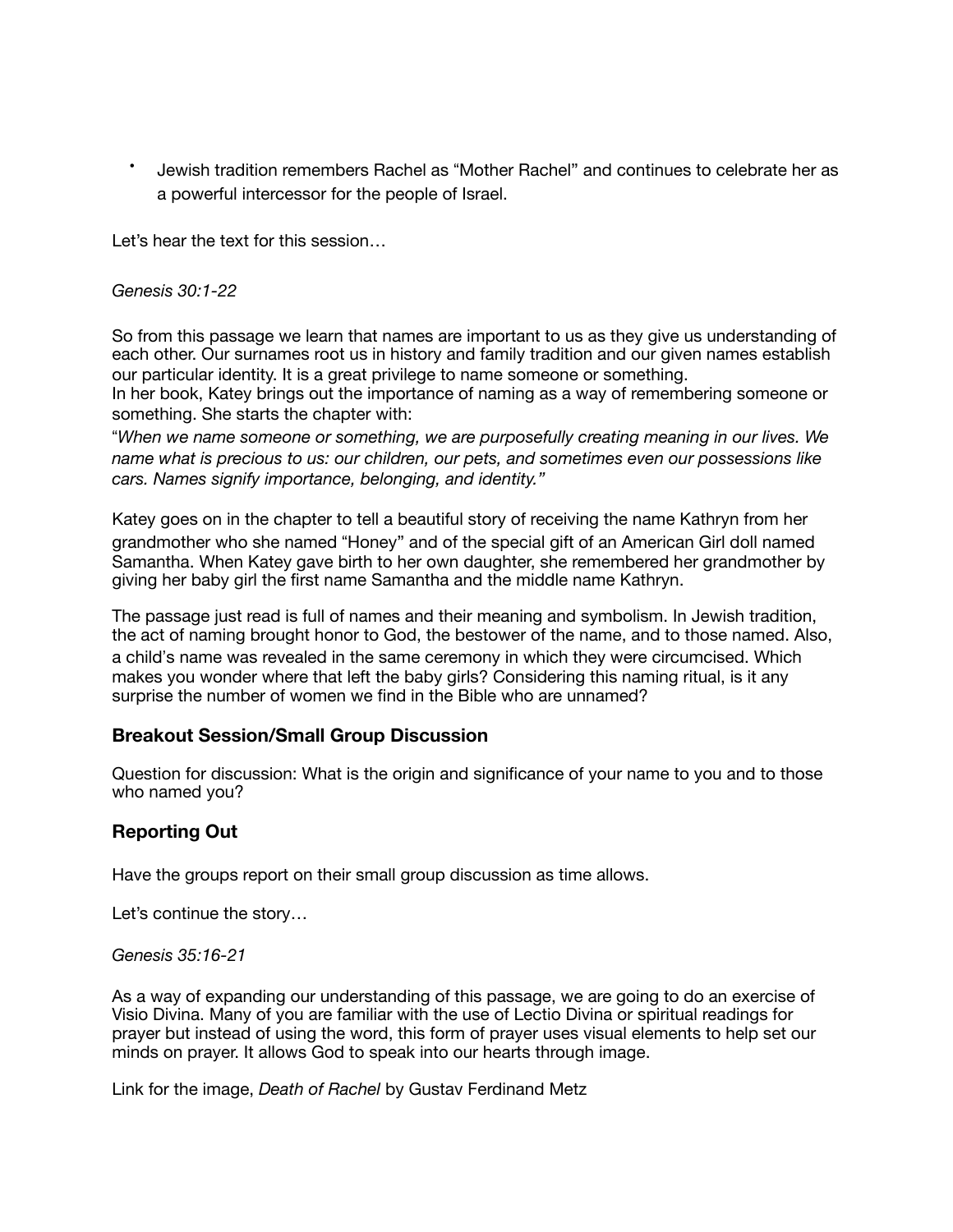#### [https://drive.google.com/file/d/1bMDQdXbgK\\_QJLUmccOdyGZ--384ukpeO/view?usp=sharing](https://drive.google.com/file/d/1bMDQdXbgK_QJLUmccOdyGZ--384ukpeO/view?usp=sharing)

You will be led through this practice:

Begin by closing your eyes, breathe, clear your mind and ask God to enter into this time of prayer with you. Ask God to speak to you through this image.

Open your eyes and look at the image. Let your eyes pause and focus on the part of the image they"re first drawn to.

Gaze upon just that part of the image for a moment or two. Close your eyes, still seeing that part of the image in your mind.

Open your eyes and now look upon the whole image. Gaze upon all the image, allowing it to draw forth a word, an emotion, or an image in your heart. You can journal your observations or just sit in reflection. What do you hear God whispering into your heart? What thoughts or questions is this image raising? What emotions do you feel?

Sit with these questions for a few moments. Ring a bell to close this time of reflection.

If there is time, ask a few to share their observations.

#### **Social Issue**

Consider the effects that maternal mortality has on the children and their families left without their mother. The World Health Organization reports that newborns are at 46X at greater risk of dying before one month of age. And longitudinal studies consistently show that surviving children are at higher risk for traumatic syndromes, depression, decreased nutrition, underschooling which leaves them victim to the cycle of poverty, living in lower socio-economic status, and fragmented families just to name a few of the outcomes. Often the survivors are left with huge debt due to hospital bills. Katey writes—"Complications from childbirth are the number one cause of death for women of child-bearing age in the developing world" (pp.49-50). She goes on to say—"I often refer to this high rate of maternal mortality as a moral tragedy because saving women"s lives in childbirth does not depend on us discovering a cure. We already know what we need to do to prevent many of these deaths...We may not be able to stop every single maternal death from happening, but there"s a lot more we can do to make childbirth safer for everyone" (p. 50).

The dangers of childbirth are not just a problem in developing countries. In fact, the maternal morbidity rate is going down in every region around the world except North America. You will find on the United Methodist WOmen's website ([https://www.unitedmethodistwomen.org/](https://www.unitedmethodistwomen.org/mchealth) [mchealth](https://www.unitedmethodistwomen.org/mchealth)), since 2000, the maternal mortality rate in the U.S. has increased 26.4%—the only developed country whose numbers did not decline. The U.S. is now ranked 47th out of 183 countries in maternal mortality.

Breaking it down even more, the Center for Disease Control reports that Black women are 3 to 4 times more likely to die during or after delivery than white women. For Black women rates remain higher even for those in higher socio-economic levels. For white women in poverty, while not as great a risk as found for Black women, there is still a far greater risk for them than for white women at higher socio-economic levels.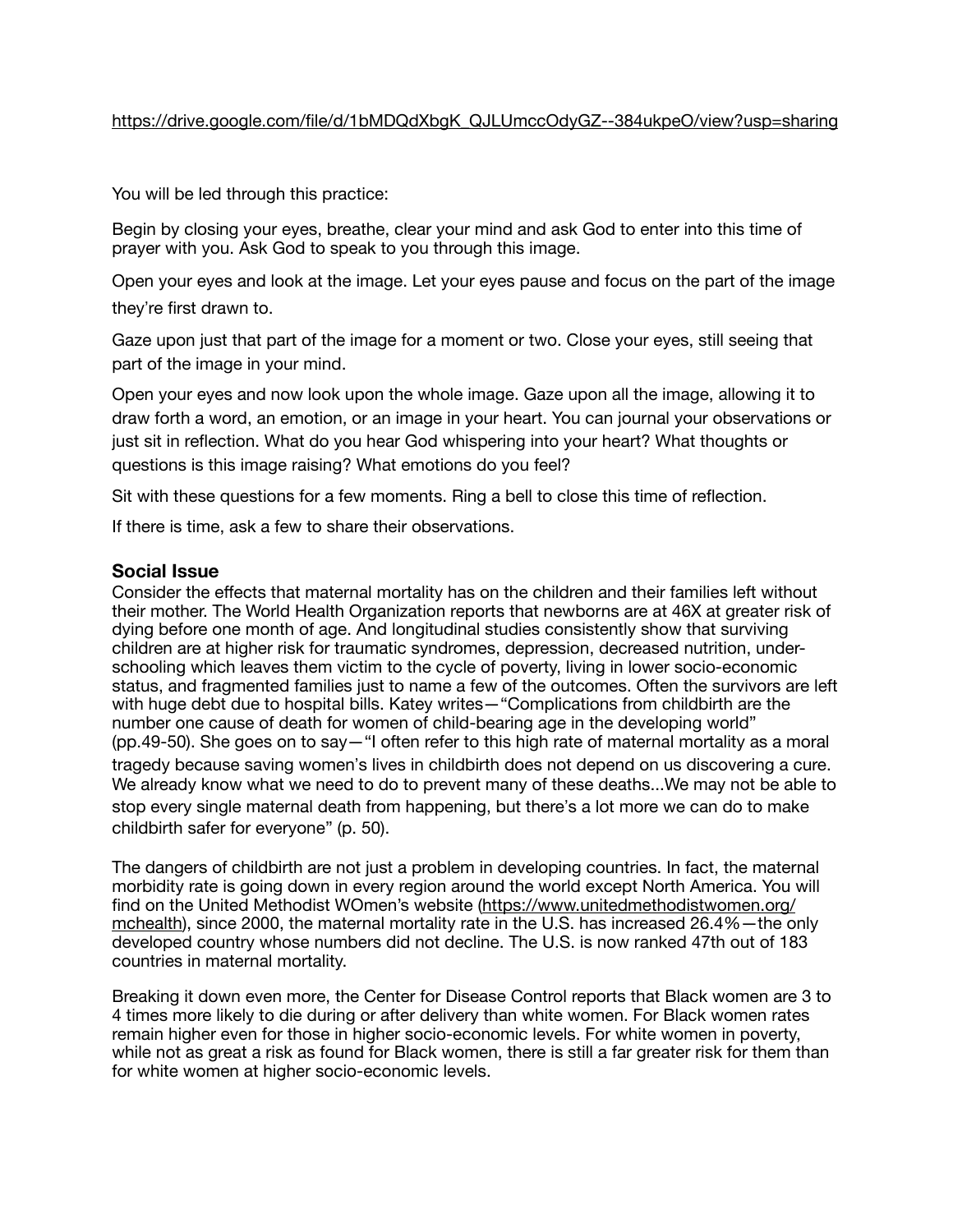Anna Langer, Professor of Public Health and Coordinator of Harvard"s Women and Health Initiative states that !maternal mortality in the U.S. receives scant attention, in part because there are relatively few deaths each year compared with other conditions, and also because there are no important business opportunities related to conditions that don"t require sophisticated drugs and technologies." But she suggests an additional reason: "Womenparticularly those who are most vulnerable due to race, age, or socioeconomic status receive less attention overall for their health issues compared to men."

As Katey put it, maternal mortality is a moral tragedy when we can decrease risk simply through education and support during pre/post pregnancy; health modalities such as controlling blood pressure, asthma, Type 2 Diabetes; changes to hospital policies that currently lead to obstetrical hemorrhages, infections, and unnecessary C-sections; public health policies for better housing and access to healthy food, health care availability including mental health, and paid leave. The list goes on.

Women"s and children"s health have always been a high priority for United Methodist Women it remains one of areas of focus. One of the resources I will share with you following this session is from the United Methodist Women website which many of you are already familiar with but I hope that those who are new to UMW will take time to visit the site and learn about ways you can be involved in the effort to make childbirth safer for women and their babies.

### **Breakout Sessions/Small Group Discussions**

Question to be discussed: Maternal death is far too common for women on the margins. How can we remember them, hear them, and respond to the suffering?

# **Reporting Out**

Have the groups report on their small group discussion as time allows.

# **Closing**

Rachel"s story is tragic as are the stories of the many women and families who suffer such loss. Rachel gives voice to anger, humiliation, and pain. We may feel that suffering, too, as we grapple with personal and societal pain which is always part of our Lenten journey. As we lean into this Lenten season, we remember Jesus as he taught us, to be human is to experience grief. He showed us how to make space in our communities for the suffering by hearing the cries for help, sorrow, anger, pain and protest. To be as Jesus, we are asked to walk along side of the women who are at risk, witness for them, join our voices with them, even march in the streets if so called. To be with them as the midwife who tended to Rachel. And so, let"s remember Rachel and her cries of lament and remember, too, that out of lament comes hope. Genuine hope cannot be separated from the experience of suffering as we always learn from our life's experience. Because we are free to grieve and lament the injustice in our world, we are free to praise with full joy.

Let us end this session with a prayer in the form of the poem, *Rough Translation* by Jan Richardson from *Circle of Grace.*

Par' elpida ep' elpidi.